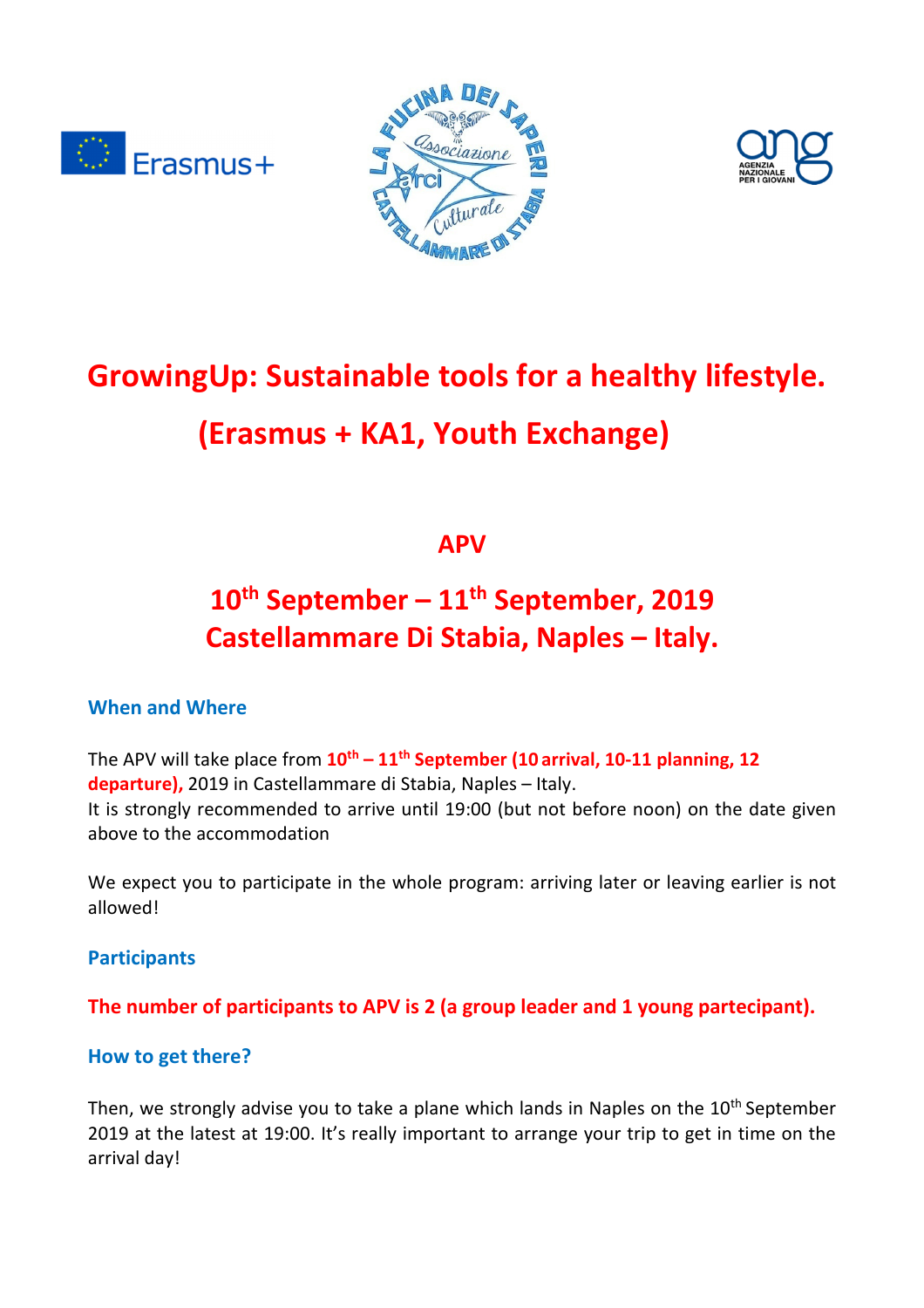From *Naples International Airport, you'll have to take Airbus (3€*  http://www.anm.it/images/stories/PDF/alibus/alibus\_gennaio\_2016/alibus%20da%20aero porto%20vs%20municipio.pdf *) to Napoli – Central train station (Piazza Garibaldi). Once there, you'll have to take Circumvesuviana (on the lower level) to* **Moregine** *Station (2€* Circumvesuviana Time Table*).*

#### **Documents**

- **Passport or other official I.D. with two clearly legible copies of it**
- Originals tickets of the whole trip with your name and price clearly stated
- Your own travel insurance and a legible copy of it

## **What are the financial conditions?**

There is a travel reimbursement according to Erasmus+ Program (see the table below).

As for insurances, the European insurance E111 is valid also in Italy and all participants coming from EU country are strongly advised to bring it with them. No insurance can be reimbursed.

Very important: your tickets are a proof of your travel that we must keep and present to the Erasmus+ Program, the main funders of the project.

Therefore, if you cannot provide your original tickets and invoices clearly stating the travel agency, your name and the exact costs covered, we will not be able to reimburse you.

| <b>Country</b>        | <b>Maximum Travel Costs Covered</b> |
|-----------------------|-------------------------------------|
| <b>Spain</b>          | 275€                                |
| <b>Italy</b>          | 0€                                  |
| <b>Denmark</b>        | 275€                                |
| Greece                | 275€                                |
| <b>Czech Republic</b> | 275€                                |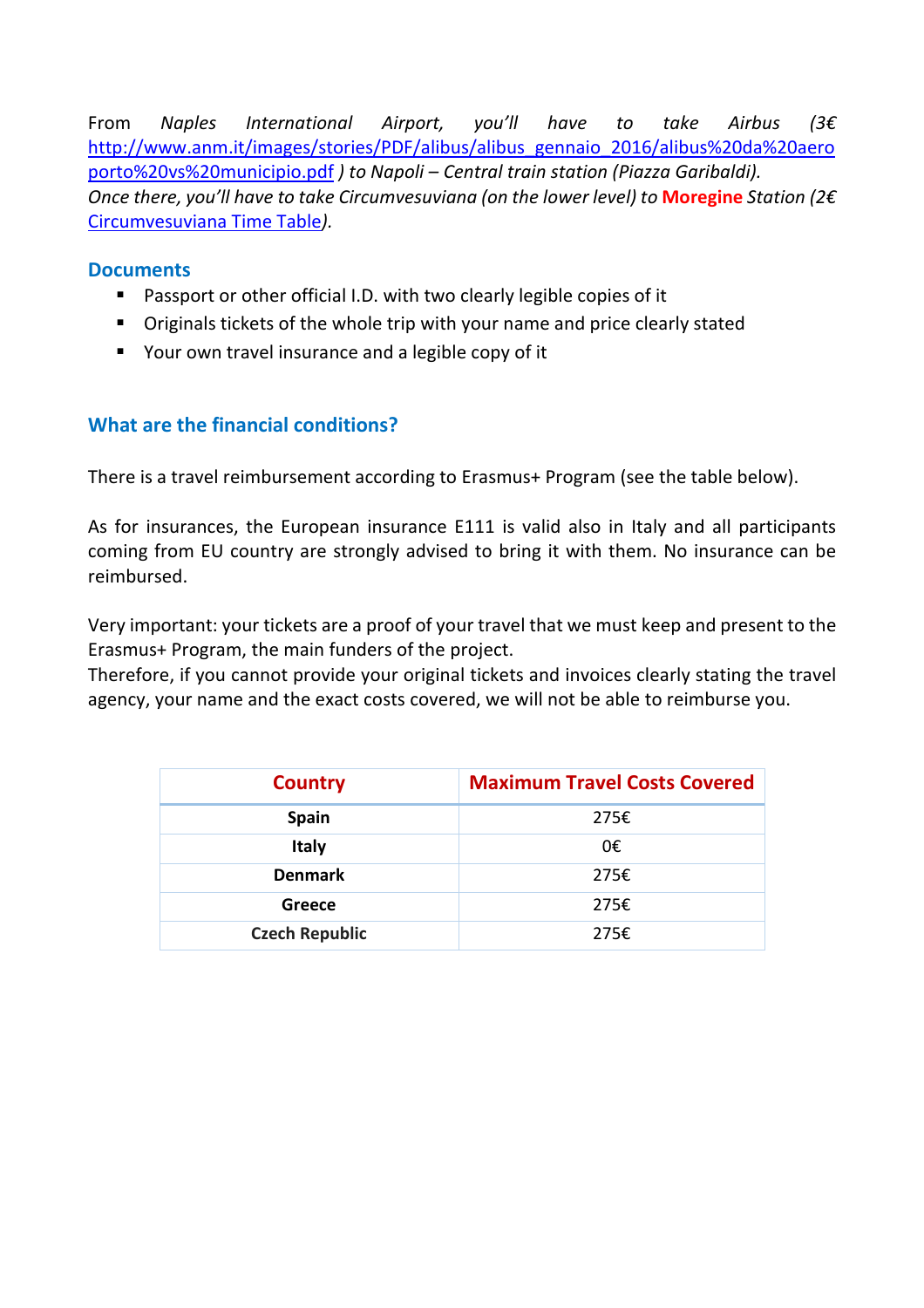#### **INTERNATIONAL YOUTH EXCHANGE**

# **08th October – 14th October, 2019 Castellamamre di Stabia, Naples – Italy**

#### **When and Where**

The youth exchange program will take place from **08th October – 14th October (08 arrival, 08-14 activity, 15 departure),** 2019 in Castellammare di Stabia, Naples – Italy. It is strongly recommended to arrive until 20:00 (but not before noon) on the date given above to the accommodation

# **"Vesuvian INN" Via Salario 12, Castellammare di Stabia – (Napoli) Italy (http://www.vesuvianinn.com/hotel/)**

We expect you to participate in the whole program: arriving later or leaving earlier is not allowed!

Let us know if you come and/or leave 1-2 days earlier and/or later, we can help you to find cheap hostels in Naples area.

#### **How to get there?**

First of all: please, buy your ticket only after you get the confirmation letter from us!

Then, we strongly advise you to take a plane which lands in Naples on the 08<sup>th</sup> October 2019 at the latest at 19:00. It's really important to arrange your trip to get in time on the arrival day!

From *Naples International Airport, you'll have to take Airbus(3€*  http://www.anm.it/images/stories/PDF/alibus/alibus\_gennaio\_2016/alibus%20da%20aero porto%20vs%20municipio.pdf *) to Napoli – Central train station (Piazza Garibaldi). Once there, you'll have to take Circumvesuviana (on the lower level) to* **Castellammare di Stabia** *Station (2€* Circumvesuviana Time Table*).*

#### **-Number and profile of participants:**

**The number of participants from each country is 4 and they'll be accompanied by a group leader (5 persons in total). All participants aged 18-25 years old, while there's no age limit for group leaders (group leader 24+).**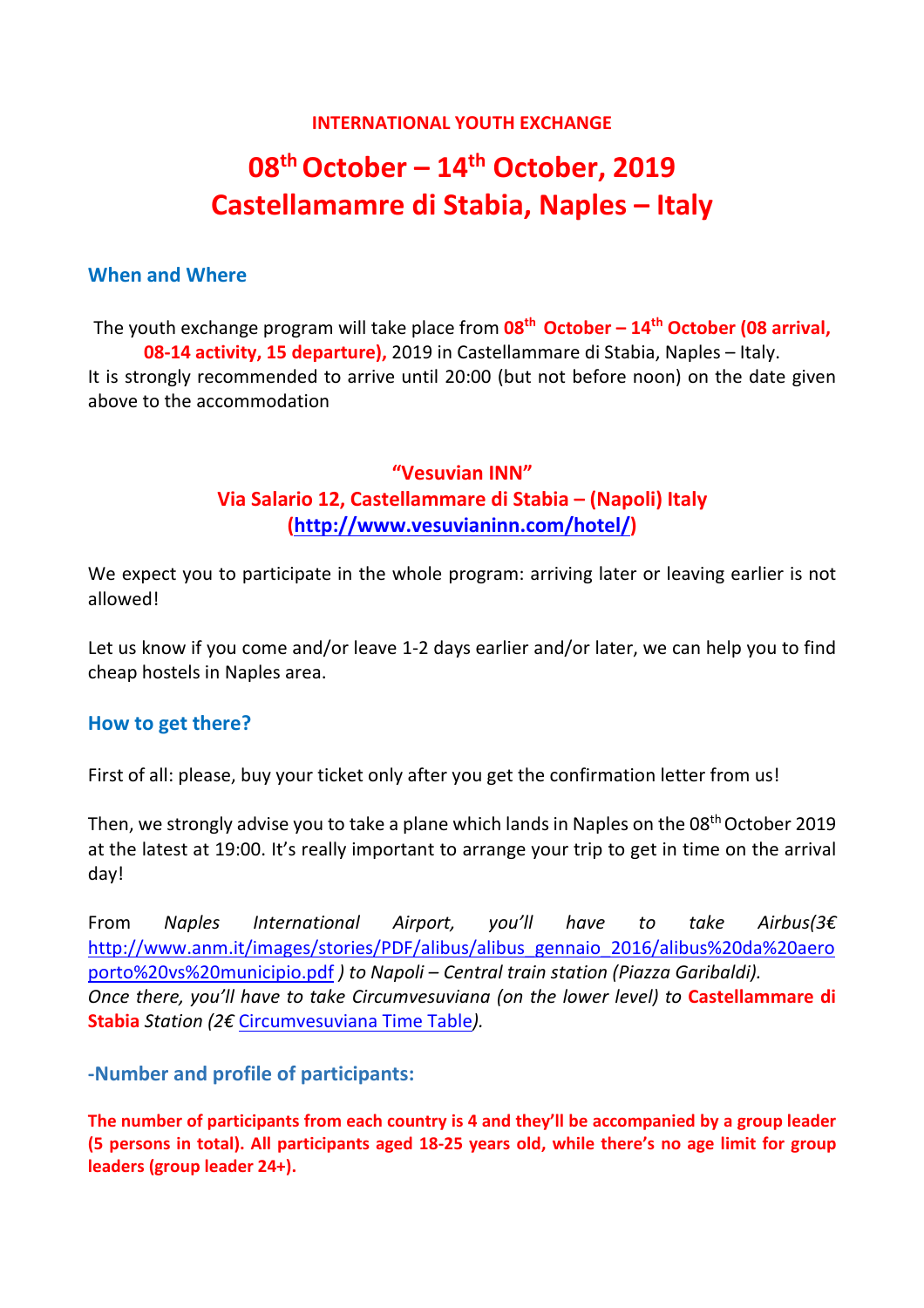#### **The program is aimed at 20 young people (from 5 countries: Italy, Czech Republic, Greece, Denmark, Spain), aged between 18 and 25**.

In the selection phase, people presenting the unemployed profile will have the highest priority. In the respect of equal opportunities gender equity will be guaranteed.

the exchange is quite long, please involve people strongly interested in the topic of the project and particularly motivated to be part of this. It is not a holiday.

Accommodation and food are completely covered by the host association.

## **What to bring?**

- Clothes for 7 days there's no washing machine on the hosting center
- Comfortable clothes and shoes for the outdoor programs
- Backpack or smaller bag for your daily equipment
- **P** Your own medication
- **Something typical about your country such as food, drinks (no alcohol!), music, traditional objects, etc. (for the intercultural evening).**

#### **Documents**

- **Passport or other official I.D. with two clearly legible copies of it**
- **Originals tickets of the whole trip with your name and price clearly stated**
- **Your own travel insurance and a legible copy of it**
- **If you're underage the Parental Consent Form signed by your parents or tutor**

#### **What are the financial conditions?**

There is a travel reimbursement according to Erasmus+ Program (see the table below).

As for insurances, the European insurance E111 is valid also in Italy and all participants coming from EU country are strongly advised to bring it with them. No insurance can be reimbursed.

Very important: your tickets are a proof of your travel that we must keep and present to the Erasmus+ Program, the main funders of the project.

Therefore, if you cannot provide your original tickets and invoices clearly stating the travel agency, your name and the exact costs covered, we will not be able to reimburse you.